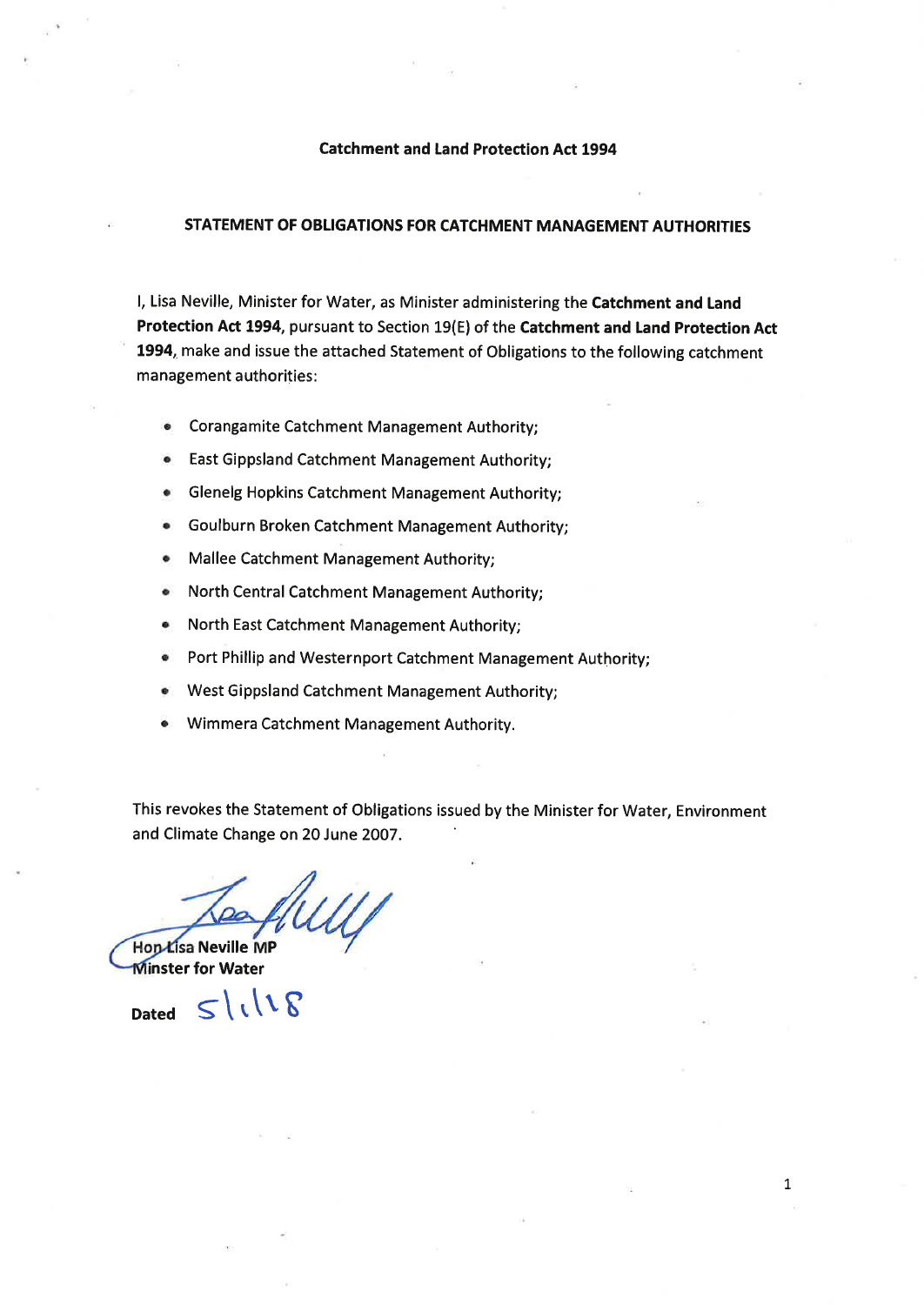## lntroduction

This statement of obligations (Statement) is issued under Section 19E(1)(a) of the Catchment and Land Protection Act 1994 (CaLP Act). It relates to existing functions and powers of Catchment Management Authorities (CMAs) under the CaLP Act, as well as associated Government policy.

It has been developed to:

- $\bullet$  specify the obligations that the Authority has in performing its functions and powers and the standards of performance for those functions and powers;
- $\bullet$  specify which functions and powers shall receive a corporate allocation as a financia
- contribution and whích functions and powers must be performed to the standard specified in any contracts or agreements between the Department and the Authority; and
- reflect an integrated and sustainable approach to catchment management. a

This Statement does not derogate from current legislation.

It may be amended, varied or revoked as provided for under section 19E of the CaLP Act.

The Water Act 1989 Statement of Obligations for CMAs has also been reviewed, and will be reissued concurrently with this Statement.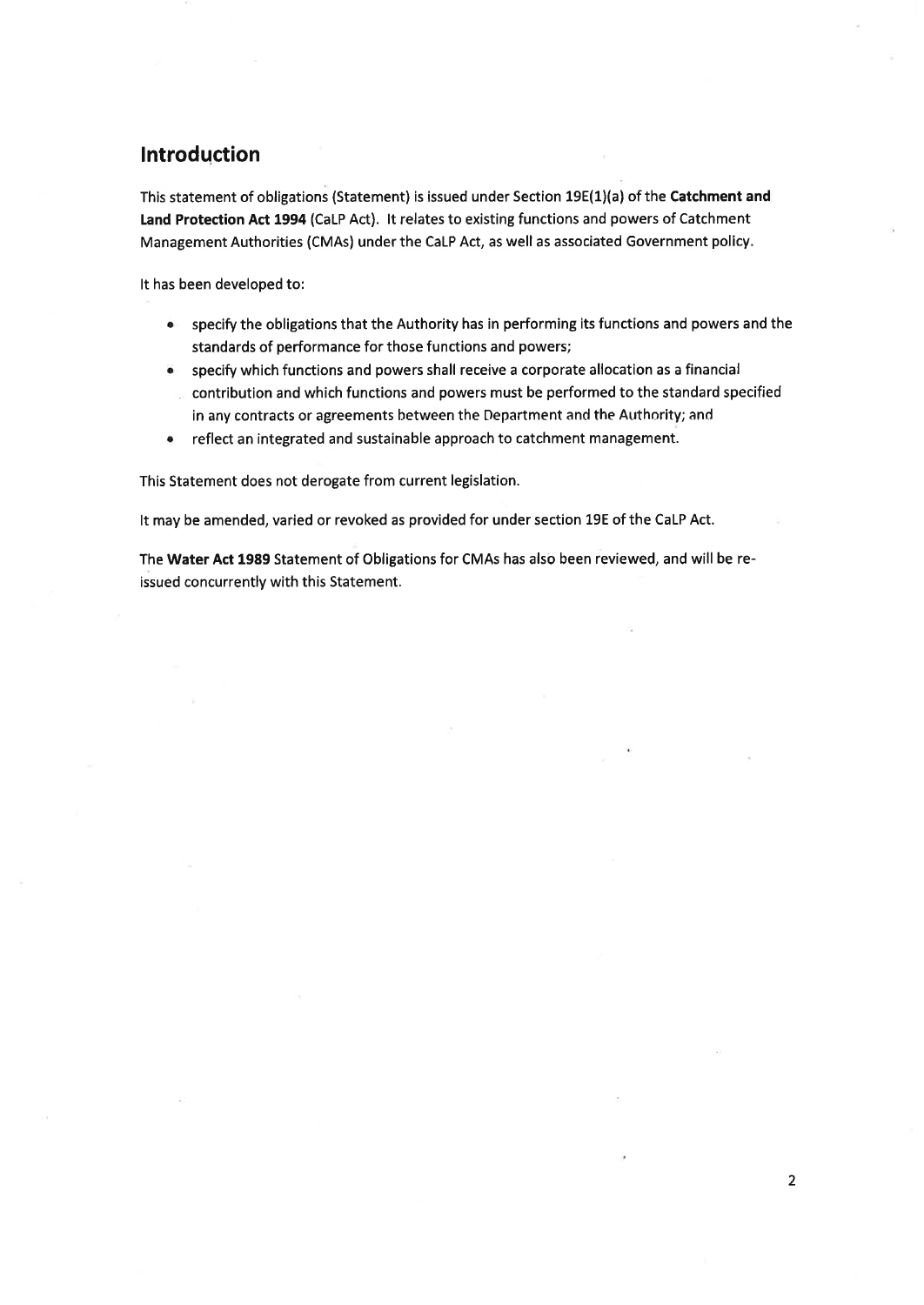## Part 1 Preliminary

| $\mathbf{1}$ | <b>Commencement and Term</b>                                                                                                                                                                                                                                                                                                                                                                                                                                                                                                                                                                                                                                                                                 |  |
|--------------|--------------------------------------------------------------------------------------------------------------------------------------------------------------------------------------------------------------------------------------------------------------------------------------------------------------------------------------------------------------------------------------------------------------------------------------------------------------------------------------------------------------------------------------------------------------------------------------------------------------------------------------------------------------------------------------------------------------|--|
| 1.1          | This Statement commences on the date it is made by the Minister and remains in effect<br>until it is revoked.                                                                                                                                                                                                                                                                                                                                                                                                                                                                                                                                                                                                |  |
| 1.2          | On the date this Statement begins, and under section 19E(1)(b) of the Catchment and Land<br>Protection Act 1994 (CaLP Act), this Statement revokes all prior statements of obligations<br>issued to the Authority under the CaLP Act.                                                                                                                                                                                                                                                                                                                                                                                                                                                                        |  |
| $\mathbf{2}$ | <b>Authorising Provision</b>                                                                                                                                                                                                                                                                                                                                                                                                                                                                                                                                                                                                                                                                                 |  |
| 2.1          | This Statement is issued by the Minister under section 19E(1)(a) of the CaLP Act.                                                                                                                                                                                                                                                                                                                                                                                                                                                                                                                                                                                                                            |  |
| 3            | <b>Purpose</b>                                                                                                                                                                                                                                                                                                                                                                                                                                                                                                                                                                                                                                                                                               |  |
| 3.1          | This Statement's purpose is to impose obligations on the Authority related to the<br>performance of its functions and the exercise of its powers under the CaLP Act,<br>performance standards, and requirements for consultation.                                                                                                                                                                                                                                                                                                                                                                                                                                                                            |  |
| 4            | <b>Definitions of Terms and Interpretations</b>                                                                                                                                                                                                                                                                                                                                                                                                                                                                                                                                                                                                                                                              |  |
| 4.1          | The definitions of terms contained in Schedule A of this Statement apply in this Statement.                                                                                                                                                                                                                                                                                                                                                                                                                                                                                                                                                                                                                  |  |
| 4.2          | The following rules also apply in interpreting this Statement, except where the content<br>makes it clear that a rule is not intended to apply:                                                                                                                                                                                                                                                                                                                                                                                                                                                                                                                                                              |  |
|              | a) Terms defined in the CaLP Act have the same meaning as in this Statement.<br>b) Where this Statement requires the Authority to make something "available to the<br>public", the Authority must:<br>publish the item on its website;<br>i.<br>make a copy of the item available for inspection at each of its offices; and<br>ii.<br>iii.<br>provide a copy on request, for a charge (at the Authority's discretion) covering<br>the fair and reasonable costs of making the copy available.<br>C)<br>Whenever this Statement requires the Authority to "develop" something, the<br>Authority will be considered to have complied if it has already developed the item<br>before this Statement commenced. |  |
| 5            | <b>Performance and Funding of Obligations</b>                                                                                                                                                                                                                                                                                                                                                                                                                                                                                                                                                                                                                                                                |  |
| 5.1          | Obligations in this Statement must be performed to the standard outlined in this<br>Statement or in any contracts or agreements between the Department and the Authority.                                                                                                                                                                                                                                                                                                                                                                                                                                                                                                                                    |  |
| 5.2          | Obligations in this Statement indicated with # shall receive a financial contribution<br>provided from the Department's annual corporate allocation.                                                                                                                                                                                                                                                                                                                                                                                                                                                                                                                                                         |  |
| 6            | <b>Availability of Statement</b>                                                                                                                                                                                                                                                                                                                                                                                                                                                                                                                                                                                                                                                                             |  |
| 6.1#         | The Authority must make this Statement available to the public.                                                                                                                                                                                                                                                                                                                                                                                                                                                                                                                                                                                                                                              |  |

3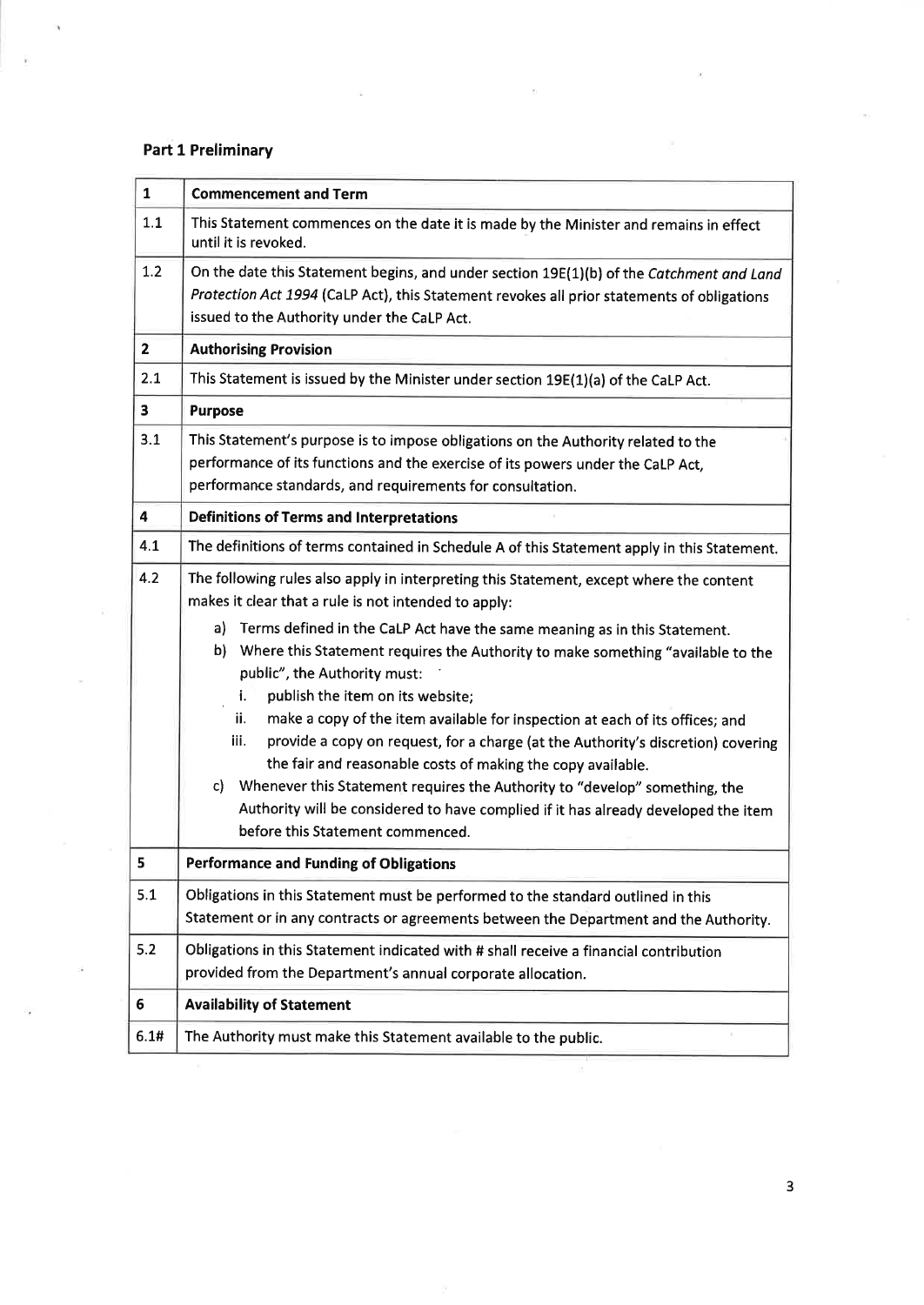## Part 2 General

| $\overline{ }$ | <b>Guiding Principles</b>                                                                                 |                                                                                                                                                                                                     |  |
|----------------|-----------------------------------------------------------------------------------------------------------|-----------------------------------------------------------------------------------------------------------------------------------------------------------------------------------------------------|--|
| 7.1            | In performing it functions and providing its services the Authority shall recognise the<br>importance of: |                                                                                                                                                                                                     |  |
|                | a)                                                                                                        | Operating to the highest standards of public sector governance and performance<br>in order to deliver outcomes for government, the environment and Victorian<br>communities;                        |  |
|                | b)                                                                                                        | Balancing social, economic, environmental and Aboriginal and Traditional Owner<br>outcomes, and the connection Traditional Owners have to Country and their rights<br>and role as land mangers;     |  |
|                | c)                                                                                                        | Collaborating and forming partnerships with the community and partner agencies;                                                                                                                     |  |
|                | d)                                                                                                        | Planning and making decisions within an integrated catchment management<br>context;                                                                                                                 |  |
|                | e) -                                                                                                      | Optimising shared benefits across the community, including Aboriginal and<br>Traditional Owners groups and recreational users;                                                                      |  |
|                | f)                                                                                                        | Climate change as a challenge to the management of natural assets;                                                                                                                                  |  |
|                | g)                                                                                                        | Targeting investment to address priorities and deliver maximum improvement in<br>the condition of catchments;                                                                                       |  |
|                | h)                                                                                                        | Ensuring alignment between state, regional and local planning;                                                                                                                                      |  |
|                | i)                                                                                                        | Consistent and effective community engagement in the integrated planning and<br>management of catchments, and of connecting people with nature and the<br>importance of biodiversity to Victorians; |  |
|                | j)                                                                                                        | Strengthening Victoria's catchment management framework through collaborative<br>statewide approaches.                                                                                              |  |

### Part 3 Governance

| 8     | <b>Ministerial Requests</b>                                                                                                                                                                                |  |
|-------|------------------------------------------------------------------------------------------------------------------------------------------------------------------------------------------------------------|--|
| 8.1#  | The Authority must respond to requests for information from the Minister on matters<br>related to the Authority's business.                                                                                |  |
| 9     | <b>Authority Operations</b>                                                                                                                                                                                |  |
| 9.1#  | The Authority must continuously strengthen and improve governance, including complying<br>with any governance guidelines, model policies and guidance notes for the Department's<br>statutory authorities. |  |
| 10    | <b>Corporate Plans</b>                                                                                                                                                                                     |  |
| 10.1# | The Authority must develop and implement a corporate plan, underpinned by sound<br>financial management, in accordance with any guidelines issued by the Minister.                                         |  |
| 11    | <b>Annual Reporting</b>                                                                                                                                                                                    |  |
| 11.1# | The Authority must develop an annual report detailing its operations and financial                                                                                                                         |  |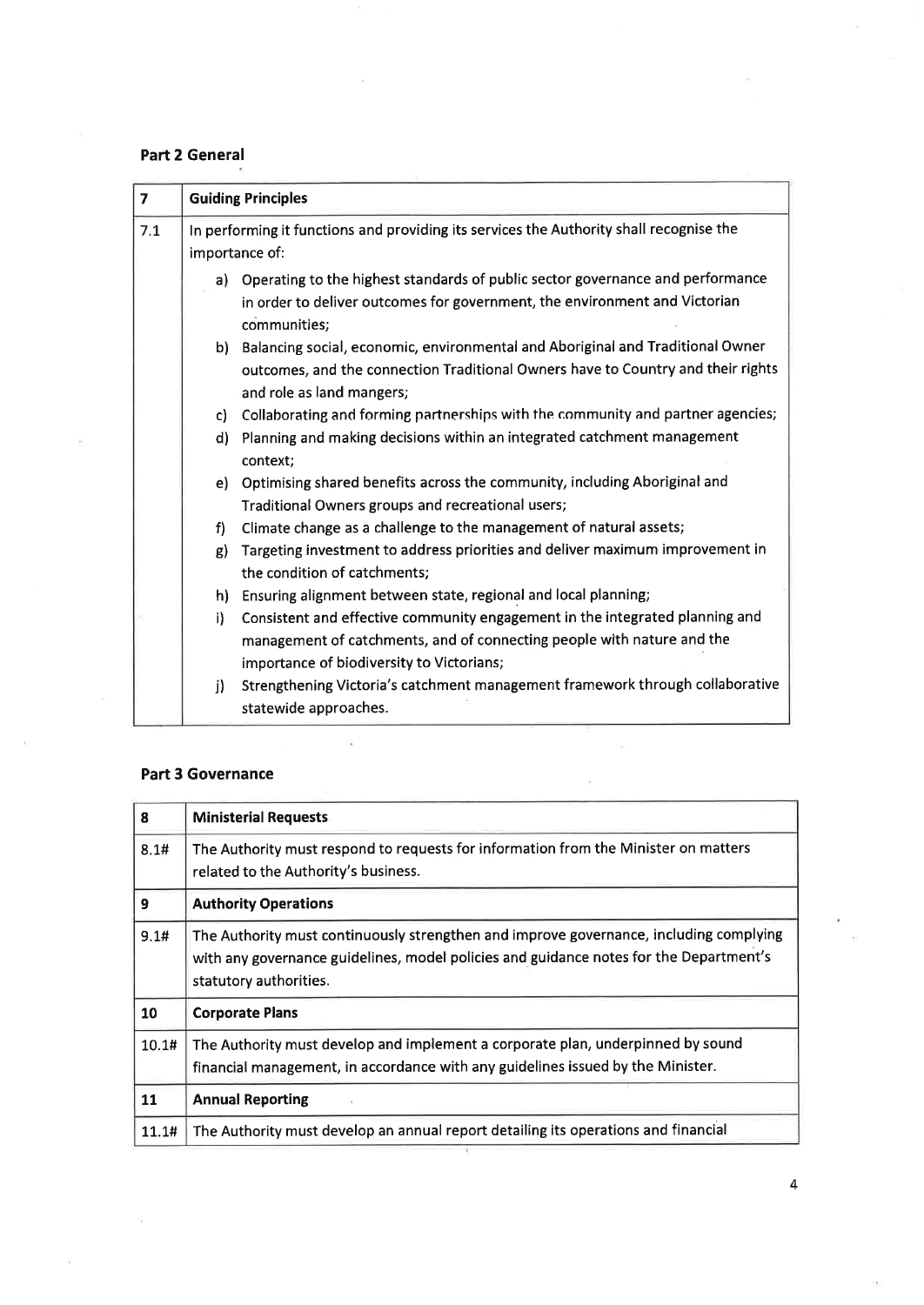|                   | statements, and report on the condition and management of land and water resources in<br>its region, according to any guidelines or standards issued to the Authority.                                                                                                                |
|-------------------|---------------------------------------------------------------------------------------------------------------------------------------------------------------------------------------------------------------------------------------------------------------------------------------|
| 11.2              | The Authority shall provide output data to the Department for Victorian Government<br>funded on-ground works completed as part of its operations. The data must conform to<br>the Department's Output Data Standards, or any other standard or guideline issued by the<br>Department. |
| $12 \overline{ }$ | <b>Performance Monitoring</b>                                                                                                                                                                                                                                                         |
| 12.1#             | The Authority must ensure it has appropriate systems in place to monitor its performance.                                                                                                                                                                                             |
| 12.2              | In the delivery of on-ground works, the Authority shall conform to the Department's<br>relevant Output Delivery Standard or any other standard or guideline issued by the<br>Department.                                                                                              |
| 13                | <b>Management of Authority Funds</b>                                                                                                                                                                                                                                                  |
| 13.1              | The Authority must administer community grants on behalf of the Minister to assist<br>implementing the Regional Catchment Strategy (RCS) and relevant sub-strategies and plans<br>according to any agreements or guidelines issued to the Authority.                                  |

# Part 4 Community Engagement

| 14    | <b>General</b>                                                                                                                                                                                                                                                                                                                                                                                                                                                                                                                                                         |  |
|-------|------------------------------------------------------------------------------------------------------------------------------------------------------------------------------------------------------------------------------------------------------------------------------------------------------------------------------------------------------------------------------------------------------------------------------------------------------------------------------------------------------------------------------------------------------------------------|--|
| 14.1# | The Authority must maintain extensive, effective and collaborative approaches to<br>community engagement and partnerships, consistent with the Department's community<br>charter, and in accordance with the Community Engagement and Partnerships Framework<br>for Victoria's Catchment Management Authorities, and the Aboriginal Participation<br>Guidelines for Victorian Catchment Management Authorities, and any subsequent policies<br>or guidelines issued by the Minister, Secretary or Department, or agreed on by the<br>catchment management authorities. |  |
| 15    | <b>Communication of Advice to the Minister</b>                                                                                                                                                                                                                                                                                                                                                                                                                                                                                                                         |  |
| 15.1# | The Authority must advise the Minister about opportunities to communicate issues and<br>outcomes relating to catchment management.                                                                                                                                                                                                                                                                                                                                                                                                                                     |  |
| 15.2# | The Authority must advise the Minister and the Minister for Agriculture about<br>opportunities to communicate issues and outcomes relating to invasive species, noxious<br>weeds and pest animals.                                                                                                                                                                                                                                                                                                                                                                     |  |

## Part 5 lntegrated Regional Planning and Coordination

| <b>16</b> | <b>Regional Catchment Strategy (RCS)</b>                                                     |
|-----------|----------------------------------------------------------------------------------------------|
| 16.1      | The Authority shall coordinate the development of the RCS at six-year intervals and gain the |
|           | Minister's approval. The Authority shall undertake a mid-term and full-term review of the    |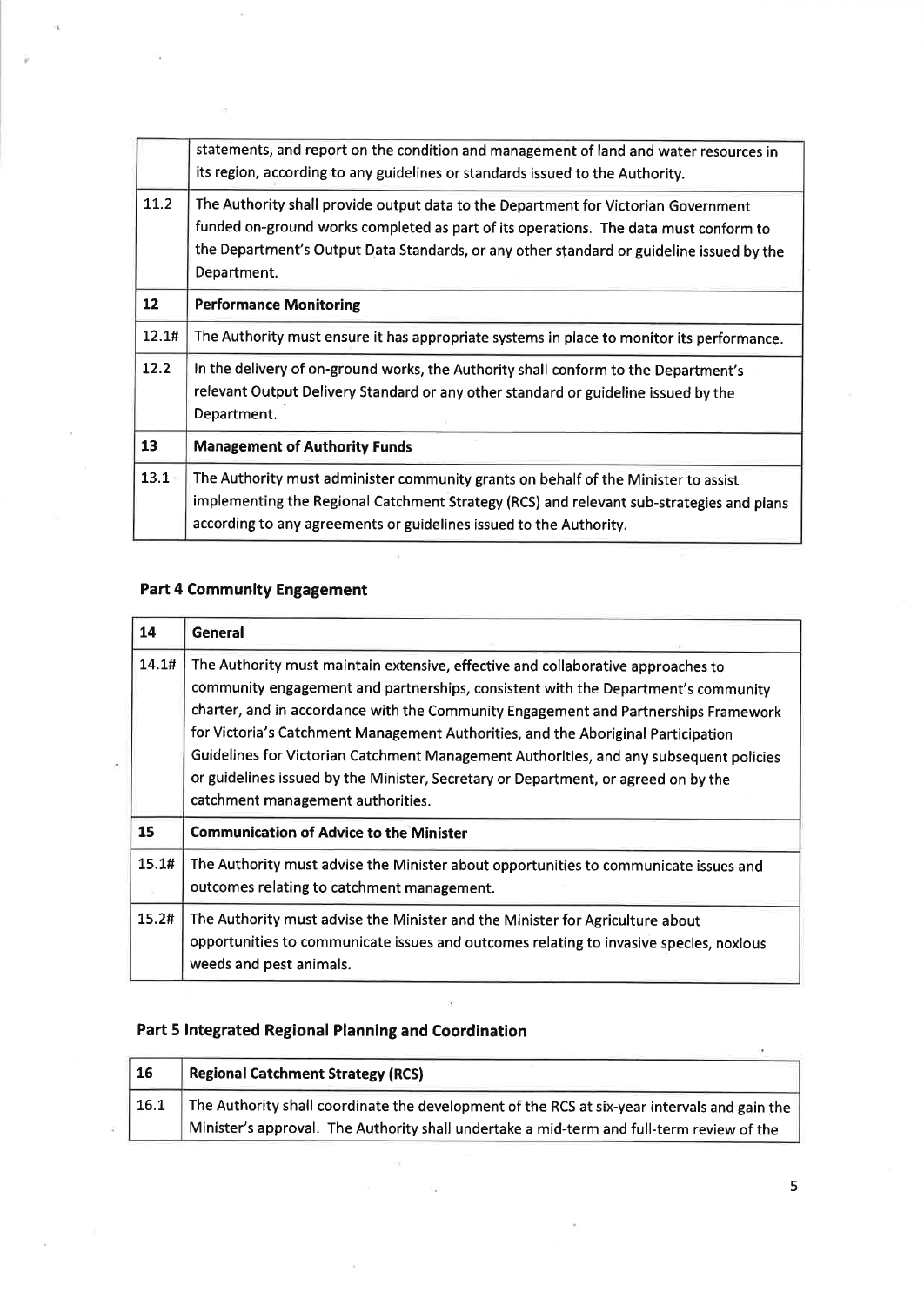|       | RCS.                                                                                                                                                                                                                                                                                                           |  |
|-------|----------------------------------------------------------------------------------------------------------------------------------------------------------------------------------------------------------------------------------------------------------------------------------------------------------------|--|
| 16.2  | The Authority shall ensure that RCS development and implementation processes seek to<br>align with state and regional policy, and are influenced by community knowledge and local<br>planning.                                                                                                                 |  |
| 16.3  | The Authority shall coordinate the development, review and implementation of regional<br>sub-strategies or plans, including those relating to climate change, which manage priority<br>issues in the RCS and are specified by relevant State policies, according to any guidelines<br>issued to the Authority. |  |
| 16.4  | The Authority shall monitor, evaluate and report to the Minister on objectives for the<br>condition of land, water and biodiversity resources, and on the program of measures or<br>actions, according to any guidelines issued to the Authority.                                                              |  |
| 16.5  | The Authority shall undertake annual reporting consistent with the Framework for<br>Catchment Condition and Management Reporting, and publish an annual regional actions<br>and achievements report with input from key catchment partners.                                                                    |  |
| 17    | <b>Implementing Integrated Catchment Management</b>                                                                                                                                                                                                                                                            |  |
| 17.1  | The Authority shall work with partners to develop, implement and review Catchment<br>Partnership Agreements consistent with any statewide framework.                                                                                                                                                           |  |
| 17.2  | The Authority shall coordinate a regional investment process to strengthen engagement of<br>partners, consistent with any statewide framework.                                                                                                                                                                 |  |
| 17.3  | The Authority shall work with catchment partners to improve climate change adaption and<br>mitigation, consistent with any relevant framework or strategy.                                                                                                                                                     |  |
| 18    | <b>Special Area Plans</b>                                                                                                                                                                                                                                                                                      |  |
| 18.1  | The Authority shall, before implementing a special area plan, gain the Minister's approval<br>of the special area plan prepared for a special area declared in its region.                                                                                                                                     |  |
| 19    | <b>Investment Process</b>                                                                                                                                                                                                                                                                                      |  |
| 19.1# | When the Authority submits project proposals to the Department, it must include elements<br>of works programs aligned with the RCS and related sub-strategies, in accordance with any<br>guidelines issued by the Department.                                                                                  |  |
| 20    | Landcare                                                                                                                                                                                                                                                                                                       |  |
| 20.1  | The Authority shall coordinate, support and report on Landcare and other community<br>based natural resource managers' activities across its region, in accordance with any<br>funding agreements.                                                                                                             |  |
| 21    | <b>Biodiversity</b>                                                                                                                                                                                                                                                                                            |  |
| 21.1  | The Authority shall participate in the biodiversity response planning process and contribute<br>to the development of associated plans and responses, according to Protecting Victoria's<br>Environment - Biodiversity 2037.                                                                                   |  |
| 21.2  | The Authority shall report output data for actions committed to through the biodiversity                                                                                                                                                                                                                       |  |

 $\ddot{\phantom{a}}$  $\tilde{\chi}$ 

 $\widetilde{\Xi}$ 

 $\overline{\mathcal{L}}$ 

ā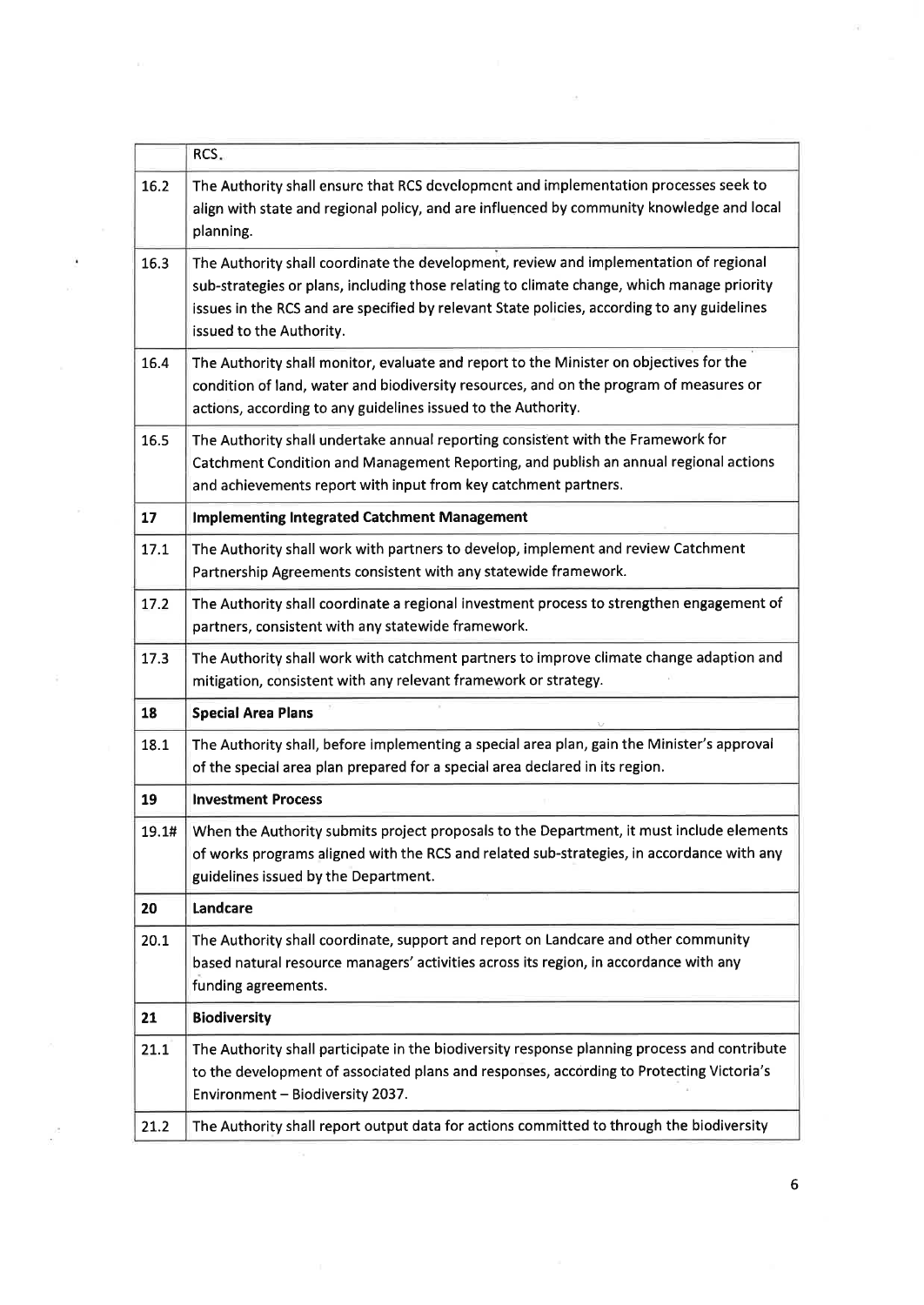|      | response planning process, as a way of measuring their contribution to the statewide<br>targets according to Protecting Victoria's Environment - Biodiversity 2037.                                                                                                                                                                                                                                                                                                                                        |
|------|------------------------------------------------------------------------------------------------------------------------------------------------------------------------------------------------------------------------------------------------------------------------------------------------------------------------------------------------------------------------------------------------------------------------------------------------------------------------------------------------------------|
| 21.3 | The Authority shall implement revegetation standards for all on-ground works delivered by<br>its own and contracted staff according to any guidelines issued by the Department. The<br>Authority shall encourage other regional revegetation works delivered by community<br>groups, to adopt the same standards.                                                                                                                                                                                          |
| 22   | <b>Pest Management</b>                                                                                                                                                                                                                                                                                                                                                                                                                                                                                     |
| 22.1 | The Authority shall develop, submit for approval to the requesting Minister, publish and<br>coordinate the implementation of a regional pest plan for its region when requested by the<br>Minister or any other Minister.                                                                                                                                                                                                                                                                                  |
|      | In preparing a regional pest plan the Authority must have regard to:                                                                                                                                                                                                                                                                                                                                                                                                                                       |
|      | Any information provided by the Minister or any other Minster;<br>a)<br>b)<br>Any RCS applying to the region;<br>Any relevant State policy, framework, strategy, plan or guideline;<br>c)<br>d)<br>Any submissions received by the Authority.                                                                                                                                                                                                                                                              |
|      | A regional pest plan must set out as a minimum a program of measures to eradicate, as far<br>as reasonable, regional prohibited weeds, and control regionally controlled weeds and<br>established pest animals, or a program of measures to support land owners to meet these<br>responsibilities. Regional pest plans may also include a program of measures to protect<br>priority biodiversity assets from the impact of key invasive species that may not currently<br>be declared under the CaLP Act. |
| 22.2 | The Authority shall advise the Minister, and if requested by any other Minister, that other<br>Minister, on regional priorities for the management of pest species.                                                                                                                                                                                                                                                                                                                                        |
| 22.3 | The Authority shall monitor and report to the Minister, the Minister for Agriculture, and if<br>requested by an other Minister, that other Minister, on the progress of implementation<br>against priorities and targets as set out in regional pest plans (should such plan be in<br>existence) according to any guidelines issued to the Authority.                                                                                                                                                      |
| 22.4 | When requested, the Authority shall advise the Minister, the Minster for Agriculture, or any<br>other Minister, on the declaration or revocation of a declaration for any relevant pest<br>species within 120 days after the day on which the request was made.                                                                                                                                                                                                                                            |
| 23   | <b>Salinity Management and Irrigation Drainage</b>                                                                                                                                                                                                                                                                                                                                                                                                                                                         |
| 23.1 | The relevant Authority for the Corangamite, East Gippsland, Glenelg Hopkins, Goulburn<br>Broken, Mallee, North Central, North East, Port Phillip and Westernport, West Gippsland<br>and Wimmera regions shall develop and coordinate the implementation and review of Land<br>and Water Management Plans, or their equivalent, if identified in the RCS and any other<br>State policy, framework, strategy, plan or guideline applicable to the management of<br>salinity and irrigation drainage.         |
| 23.2 | The relevant Authority for the Corangamite, East Gippsland, Glenelg Hopkins, Goulburn<br>Broken, Mallee, North Central, North East, Port Phillip and Westernport, West Gippsland<br>and Wimmera regions shall monitor and report on progress of the implementation of Land                                                                                                                                                                                                                                 |

 $\label{eq:2.1} \mathcal{L}(\mathbf{z})^T,$ 

 $\bar{t}$ 

 $\tilde{\mathbf{z}}$ 

 $\overline{7}$  a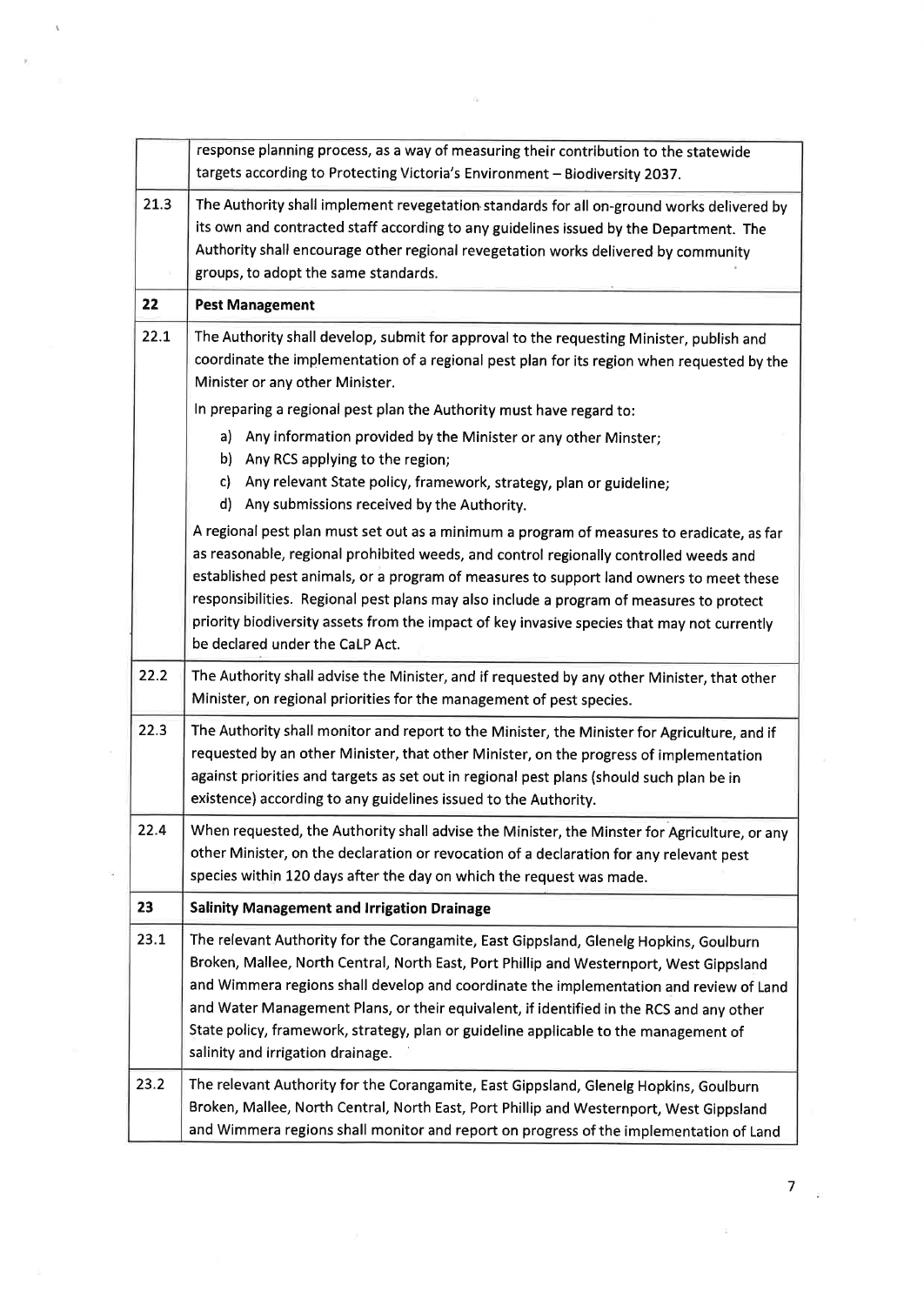|       | and Water Management Plans, or their equivalent, where developed in accordance with<br>clause 23.1 according to any guidelines issued to the Authority.                                                                                                                                                                                                                                                                                   |
|-------|-------------------------------------------------------------------------------------------------------------------------------------------------------------------------------------------------------------------------------------------------------------------------------------------------------------------------------------------------------------------------------------------------------------------------------------------|
| 23.3  | The relevant Authority for the Goulburn Broken, Mallee, North Central, North East and<br>Wimmera regions shall advise the Department on the development and review of regional<br>salinity targets in accordance with the Murray Darling Basin Agreement, or any subsequent<br>such agreement.                                                                                                                                            |
| 23.4  | Each year the relevant Authority for the Goulburn Broken, Mallee, North Central, North<br>East and Wimmera regions shall report to the Minister for Water on the allocation and<br>uptake of salinity credits, salinity management activities, and any changes to monitoring<br>included in the Basin-wide Core Salinity Monitoring Network.                                                                                              |
| 23.5  | The Authority shall develop and implement actions regarding irrigation drainage as<br>identified in regional Land and Water Management Plans (or their equivalent) and/or<br>according to the Victorian Irrigation Drainage Program.                                                                                                                                                                                                      |
| 24    | <b>Referrals and Notices</b>                                                                                                                                                                                                                                                                                                                                                                                                              |
| 24.1# | The Authority must respond to referrals from the Environment Protection Authority.                                                                                                                                                                                                                                                                                                                                                        |
|       |                                                                                                                                                                                                                                                                                                                                                                                                                                           |
| 24.2# | Where the Authority is listed in a Planning Scheme as a referral authority, the Authority<br>must advise on planning referrals regarding floodplain management, dryland salinity,<br>irrigation management, soil erosion and any other relevant land management issues<br>identified in the Planning Scheme.                                                                                                                              |
| 24.3# | The Authority must consider any land management notices and decide on whether to<br>consent to the notice.                                                                                                                                                                                                                                                                                                                                |
| 25    | <b>Land Use Planning</b>                                                                                                                                                                                                                                                                                                                                                                                                                  |
| 25.1# | The Authority must participate in the periodic review, continuous improvement and<br>implementation of Victoria Planning Provisions and planning schemes and in particular:<br>a) Any State Planning Policy Framework;<br>b) Any Local Planning Policy Framework;<br>Any Municipal Strategic Statement;<br>c)<br>d) 'Any zones and overlays<br>which may affect, or be affected by, the Authority's region, functions, powers and duties. |

# Part 6 Innovation and Knowledge Sharing

 $\mathbf{u}$ 

| 26.1 | The Authority shall: |                                                                                 |
|------|----------------------|---------------------------------------------------------------------------------|
|      |                      | a) Identify its research and capability needs;                                  |
|      |                      | b) Support investment in research and capability building, where doing so would |
|      |                      | improve RCS implementation as well as its related sub-strategies and plans;     |
|      | c).                  | Participate in projects aimed at generating and sharing knowledge on integrated |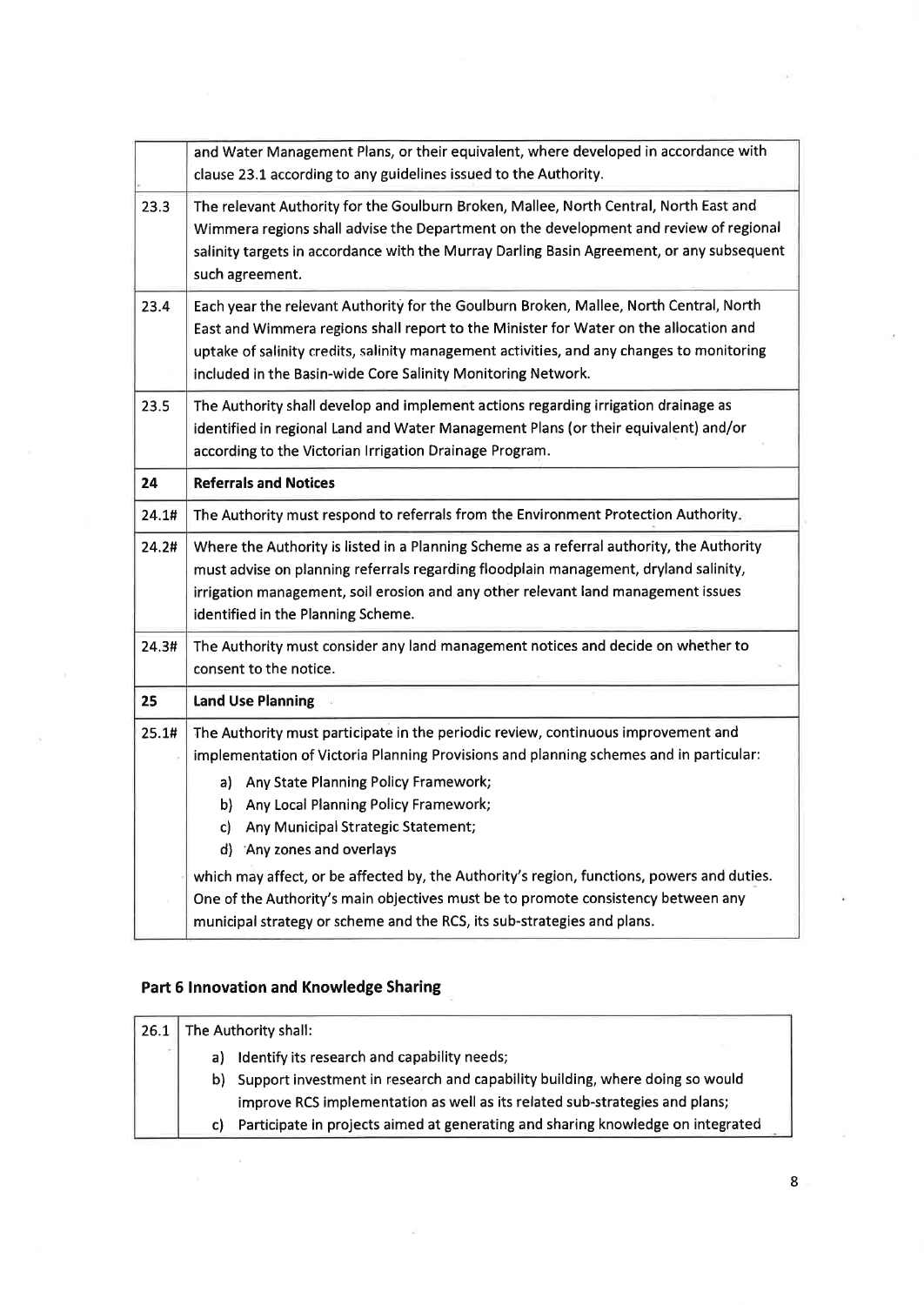|     | catchment management;                                                                                                                                          |
|-----|----------------------------------------------------------------------------------------------------------------------------------------------------------------|
| d). | Participate in setting statewide priorities;                                                                                                                   |
| e). | Participate in processes or projects aimed at building capacity for incorporating<br>traditional ecological knowledge into integrated catchment management and |
|     | protect Traditional Owner property rights.                                                                                                                     |

## Part 7 Compliance

Ñ.

| 27    | <b>General Compliance</b>                                                                                                                                                                                                                                                                                                                                                                                              |  |
|-------|------------------------------------------------------------------------------------------------------------------------------------------------------------------------------------------------------------------------------------------------------------------------------------------------------------------------------------------------------------------------------------------------------------------------|--|
| 27.1# | The Authority must monitor compliance with its obligations under this Statement.                                                                                                                                                                                                                                                                                                                                       |  |
| 27.2# | If the Authority becomes aware of a failure to comply with:<br>a) An obligations under this Statement, or<br>b).<br>A requirement of any contract or agreement between the Department and the<br>Authority,<br>the Authority must give the Minister or the Department a written report within 30 days of<br>becoming aware of the failure, that includes:<br>the nature of and reason for the failure, and<br>c)<br>d) |  |
| 27.3# | a proposed plan of action to prevent the failure re-occurring.<br>The Authority must make any variation to the plan of action referred to in sub-clause 27.2<br>as requested in writing by the Minister or the Department.                                                                                                                                                                                             |  |
| 27.4# | The Authority must:<br>a)<br>Implement the plan of action referred to in sub-clause 27.2, as varied by the<br>Minister or the Department;<br>b)<br>Report its progress in implementing the plan, whenever the Minister or the<br>Department requests this in writing;<br>Summarise the contents of any report made under sub-clause 27.2 and its progress<br>c).<br>in implementing the plan in its annual report.     |  |
| 28    | <b>Other Audits and Reviews</b>                                                                                                                                                                                                                                                                                                                                                                                        |  |
| 28.1# | The Authority must, when requested by the Minister, or the Secretary or Department on<br>behalf of the Minister, arrange for an audit or review of any matter in relation to the<br>performance of its functions and the exercise of its powers.                                                                                                                                                                       |  |
| 28.2# | The Authority must respond as requested to audits or reviews of any aspect of its activities<br>undertaken by the Department.                                                                                                                                                                                                                                                                                          |  |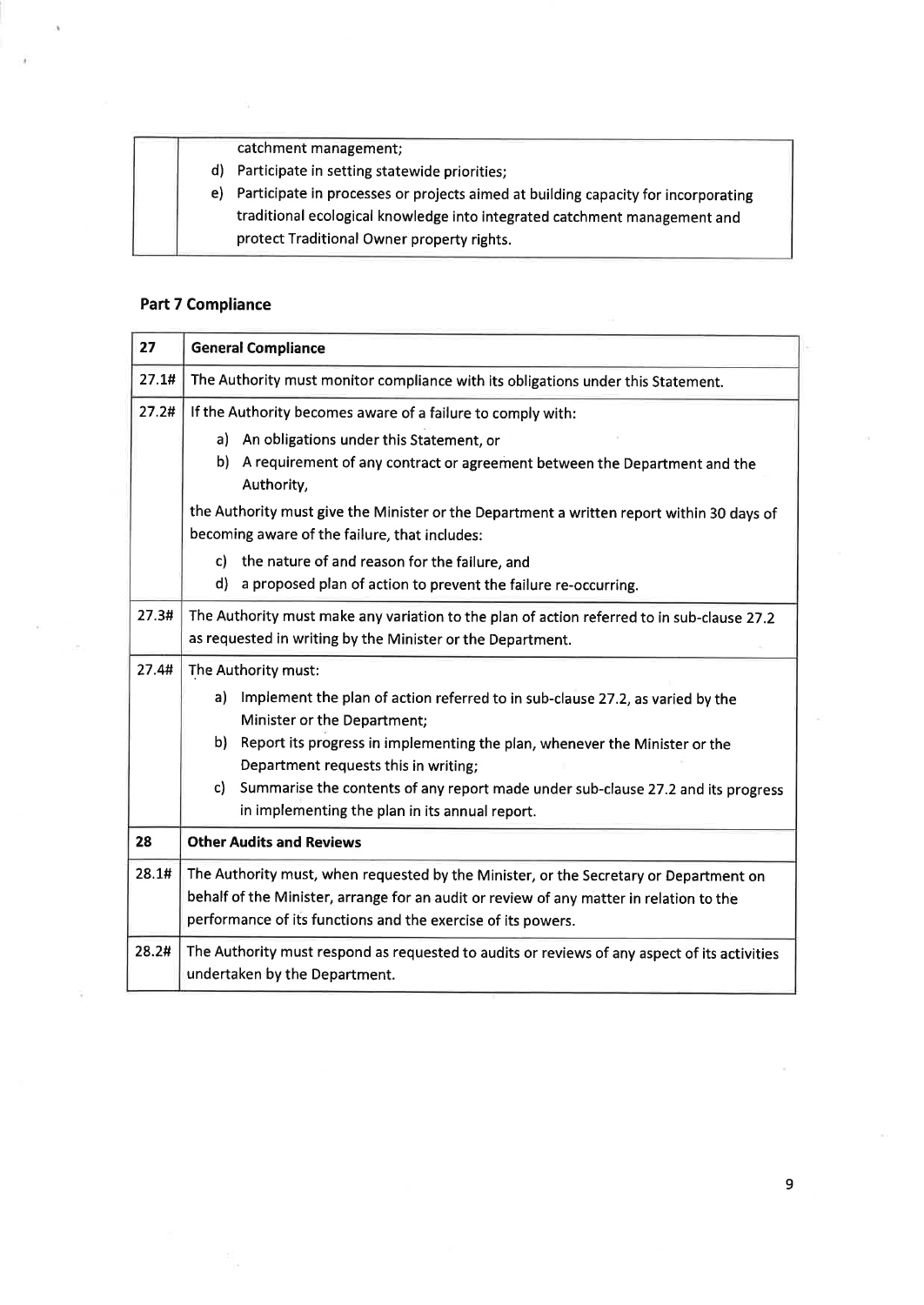### Schedule A - Definitions

Only terms not defined in the Catchment and Land Protection Act 1994 are defined in this schedule.

The following definitions apply in this Statement:

"Agreement" means any agreement between the Department and the Authority relating to the Authority's projects or funding to the Authority.

"Biodiversity" has the same meaning as biodiversity in Protecting Victoria's Environment -Biodiversity 2037.

"Corporate allocation" means funds provided by the Department to the Authority for corporate functions and powers.

"Corporate plan" means a plan drafted in accordance with s. 19C of the CaLP Act

"Environment Protection Authority" is an Authority established under s. 5 of the Environment Protection Act 1970.

"Governance guidelines" means the guidelines issued by the Secretary that relate to a framework for the governance of statutory authorities operating in the Department's portfolios.

"lnvestment process" means the annual investment plan drafted by the Authority and associated bodies engaged in natural resource management, that documents the Authority's projects and project deliverables with the aim of implementing Regional Catchment Strategy targets.

"Land and Water Management Plan" means a plan developed by the Authority to provide <sup>a</sup> coordinated approach to irrigation related catchment management activities in accordance with the Land and Water Management Plan Guidelines.

"Local Planning Policy Framework" means a framework developed by Local Government in accordance with the Victoria Planning Provisions, which comprises the Municipal Strategic Statement and local planning policies, through which it identifies long-term directions about land use and development in the municipality and provides the rationale for zone and overlay requirements and particular provisions in the local Planning Scheme, consistent with the State Planning Policy Framework.

"Minister" means the Minister administering the CaLP Act.

"Minister for Agriculture" means the Minister administering the Agricultural Industry Development Act 1990.

"Municipal Strategic Statement" means a statement developed in accordance with s. 12A of the Planning and Environment Act 1987.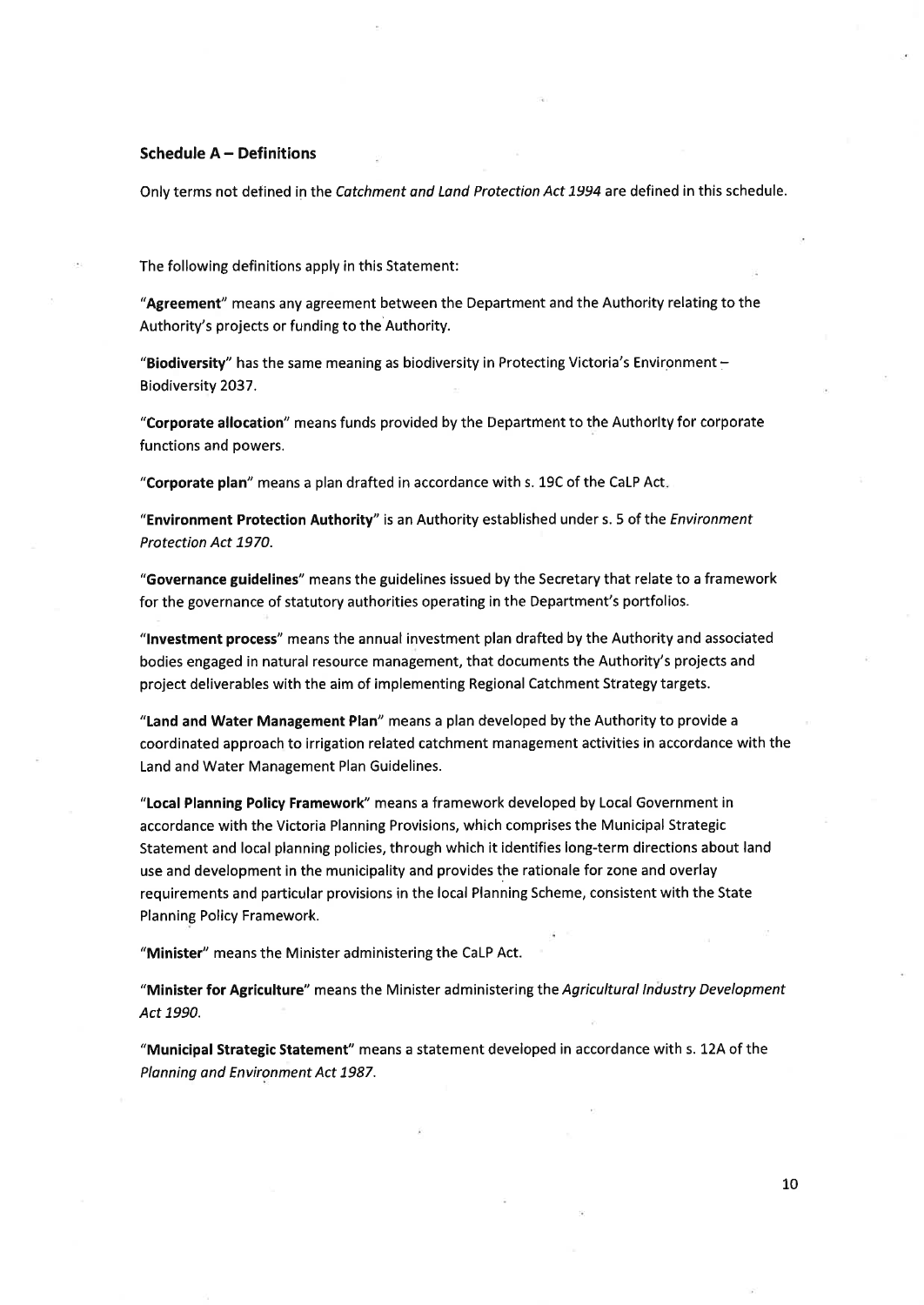"Murray Darling Basin Agreement" means the agreement referred to in the Murray Darling Basin Agreement Act 1993, which was signed by the Victorian Government in 1992. This Agreement includes salt related aims that are addressed in the Murray Darling Basin Salinity Management Plan.

"Natural asset" means a biophysical or biological attríbute of a natural ecosystem.

"Pest" means exotic plants or animals (excluding any that cannot be declared under the CaLP Act) that threatens or has the potential to threaten the existence or wellbeing of valued environmental, agricultural, social or personal resources or assets.

"Salinity credits" has the same definition as a 'salinity credit' in Schedule C of the Murray Darling Basin Agreement 1992.

"Secretary" means the person who is for the time being the Department Head (within the meaning of ihe Public Administration Act 2004) of the Department and the successors in office of that person are a body corporate under the name "Secretary to the Department of Environment, Land, Water and Planning".

"Traditional Owners" means people who, through membership of a descent group or clan, are responsible for caring for Country. Aboriginal people with knowledge about traditions, observances, customs or beliefs associated with a particular area. A Traditional Owner is authorised to speak for Country and its heritage.